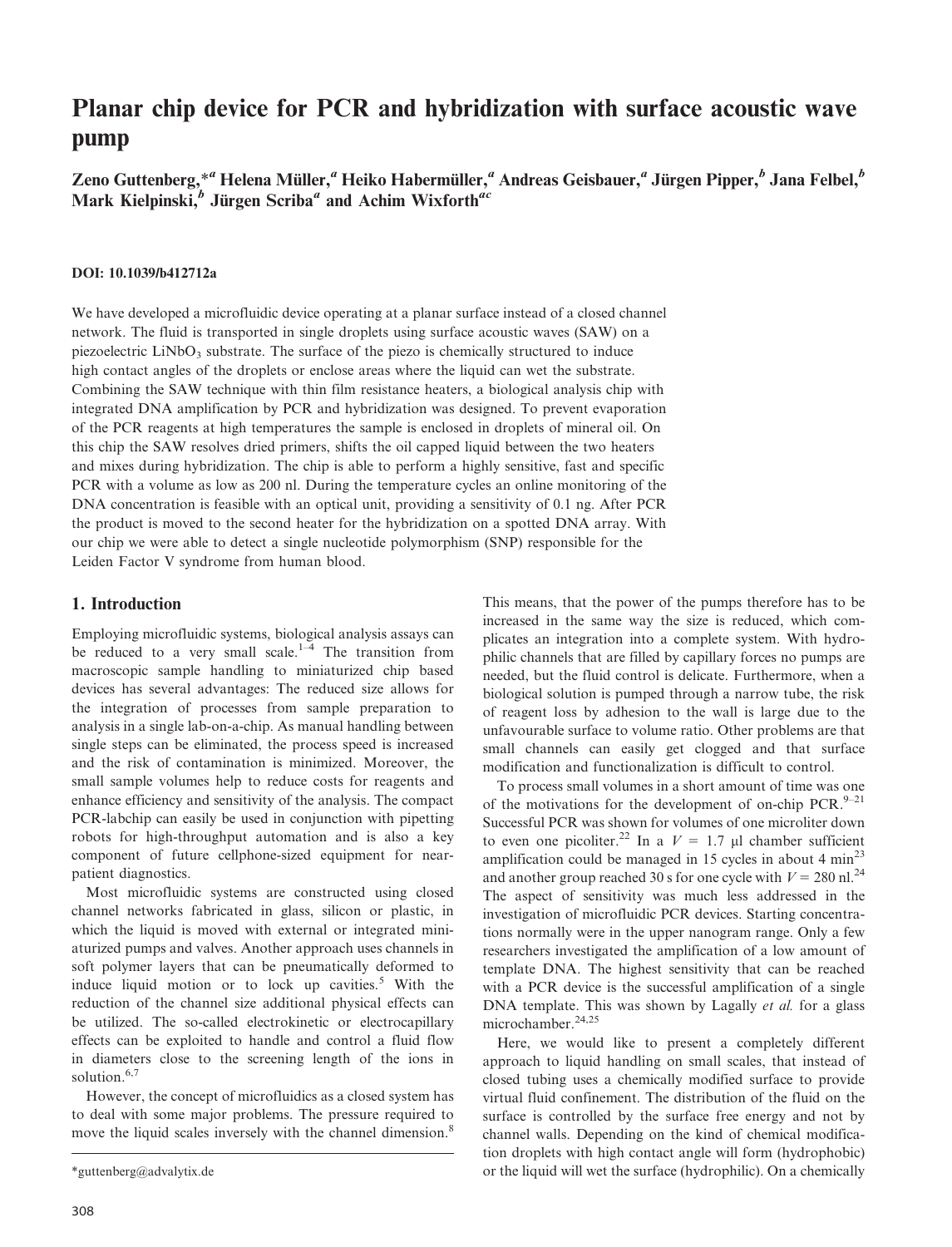heterogeneous surface produced in a structuring process, a fluid can be exactly confined inside a hydrophilic region surrounded by a hydrophobic area. The chemical modification can be achieved by coating with silanes<sup>26</sup> or thiols<sup>27,28</sup> depending on the kind of substrate used. To structure the resulting organic films, photolithography or micro-contact printing<sup>29</sup> are the easiest to apply.

On a hydrophobic surface a microliter amount of aqueous liquid will form a droplet, a closed compartment, having the shape of a sphere and a small interface to the solid. Therefore different reagent solutions can be placed on the surface of the same chip without getting in touch with each other. In a channel system valves or a separation medium would be needed for the same task. For a microfluidic device, it is necessary to move the droplets to bring reagents into contact. For the actuation of liquids on a solid surface different approaches have been published. Electrowetting describes the effect of changing the surface tension of a fluid with an electric potential induced by two electrodes.<sup>30</sup> To move a droplet, an array of electrode pairs is fabricated with a voltage applied successively to the single pairs. The electrodes are normally situated on two opposite plates that are separated by air or an immiscible fluid.<sup>31,32</sup> Another possibility is to use the chemical modification of the substrate itself for the actuation. On a gradient of the surface free energy<sup>33,34</sup> a small amount of liquid will move in the direction of increasing hydrophilicity. Other groups report using light sensitive materials that change their surface energy during illumination.<sup>35</sup> Furthermore, a soluble hydrophilic layer on a hydrophobic solid induces a constant fluid motion until the whole layer is dissolved.<sup>36</sup> Lyuksyutov et al.<sup>37</sup> even managed to agitate isolated femtoliter droplets close to a surface via diamagnetic levitation.

Our approach is to use surface acoustic waves (SAW) on a piezoelectric substrate for the droplet actuation. 38,39 The waves are generated by interdigitated gold electrodes (IDT) being connected to a high frequency (RF) power source. The fast alternating electric field generates displacements on the surface of the piezo with an amplitude in the nm range, moving at speed of sound on the substrate. When a fluid is placed in the propagation path of the SAW a momentum is transferred to it. Small droplets are actuated in the same direction as the wave when sufficient RF power is applied. As described in a previous paper the SAW in contact with liquid can also be used for mixing<sup>40</sup> and for dispensing small droplets out of a larger volume.<sup>41</sup> The latter results were obtained on a chemically structured surface.

The SAW is generated by an IDT structure that is patterned with the help of photolithography on a planar  $LiNbO<sub>3</sub>$ substrate. With the same process other metal structures can be established as well. This allows one to build up a chip with different functional units. The transport of liquid between the units can be achieved by the SAW. The chemical patterning also helps to dispense and guide droplets. The first functional structure we tested on the chips is a metal thin film resistance heater with an integrated temperature sensor. The heater is  $2 \times 2$  mm<sup>2</sup> in size and has an window in the middle, allowing for optical observation through the transparent piezoelectric substrate. The temperature is computer controlled with 0.1 K accuracy.

A chip heater can be used for two processes in DNA analysis. The first is the amplification of a small amount of template DNA called polymerase chain reaction  $(PCR)^{42}$ where repeated cycles of three different temperatures lead to amplification of the DNA strands. To analyze the amplified DNA, hybridization assays are commonly used.<sup>43</sup> Employing this method the binding of DNA in solution to surface coupled complementary strands is observed, while the temperature is kept on a value characteristic for the reactants. This provides information on the corresponding nucleotide sequence. With the two processes performed subsequently on one chip, a tool for complete DNA analysis is built suitable for various applications like the study of gene function, gene expression and single nucleotide polymorphism (SNP).<sup>44,45</sup>

To prevent evaporation of the reagents on the open surface of our chip, the aqueous solution is covered with mineral oil, that forms a circular shaped cap due to the chemical modification of the surface. The application of the oil cap can be also achieved with the help of the SAW actuation, by simply pushing the oil onto the water droplet, while the different surface tensions of the two liquids account for the spatial arrangement. Therefore encapsulation of the PCR solution against evaporation can be reached much simpler than with valves in a microfluidic channel system. The contact area of the oil/water droplet to the chip plane has about the size of the heater structure. This whole fluid ''microchamber'' can also be moved on the chip with the SAW. The speed, volume and sensitivity of PCR on a planar chip has been compared to that in closed channel devices in separate experiments. 46,47

To gain better control over progress and efficiency of the PCR, an optical online monitoring system was integrated. This can be done with different fluorescent dye systems, that exhibit varying emission intensities correlated with the amount of double stranded DNA or the concentration of a special DNA product with their emission intensity. 48 Several devices are already commercially available for online detection of PCR products and different groups showed successful monitoring<sup>12,49</sup> for their microfluidic devices. To investigate the possibilities for a direct PCR process control on our planar chip we designed a small optical unit that can collect the light emitted from a dye inside the oil covered PCR droplet. The unit is placed below the transparent chip and the optical path is focused through the window in the heater structure into the aqueous solution. This yields information on the amount of amplified DNA and helps to optimize the cycle parameters.

Our chip comprises two heater structures, one of which is used for PCR while the other can be used for hybridization of the PCR product. In the hybridization process, labeled mobile DNA molecules bind to complementary strands being linked to a solid surface. The covalent coupling requires a specific surface chemistry, usually epoxy groups. A square  $1 \times 1$  mm<sup>2</sup> array of this chemical modification was applied to the chip in the center of the second heater with a patterning process. Since a surface modified with epoxy groups is hydrophilic, the PCR solution can wet it during hybridization. Furthermore, epoxy modified lines are also used to guide the movement of droplets on the chip actuated by SAW. Hence, the array and the tracks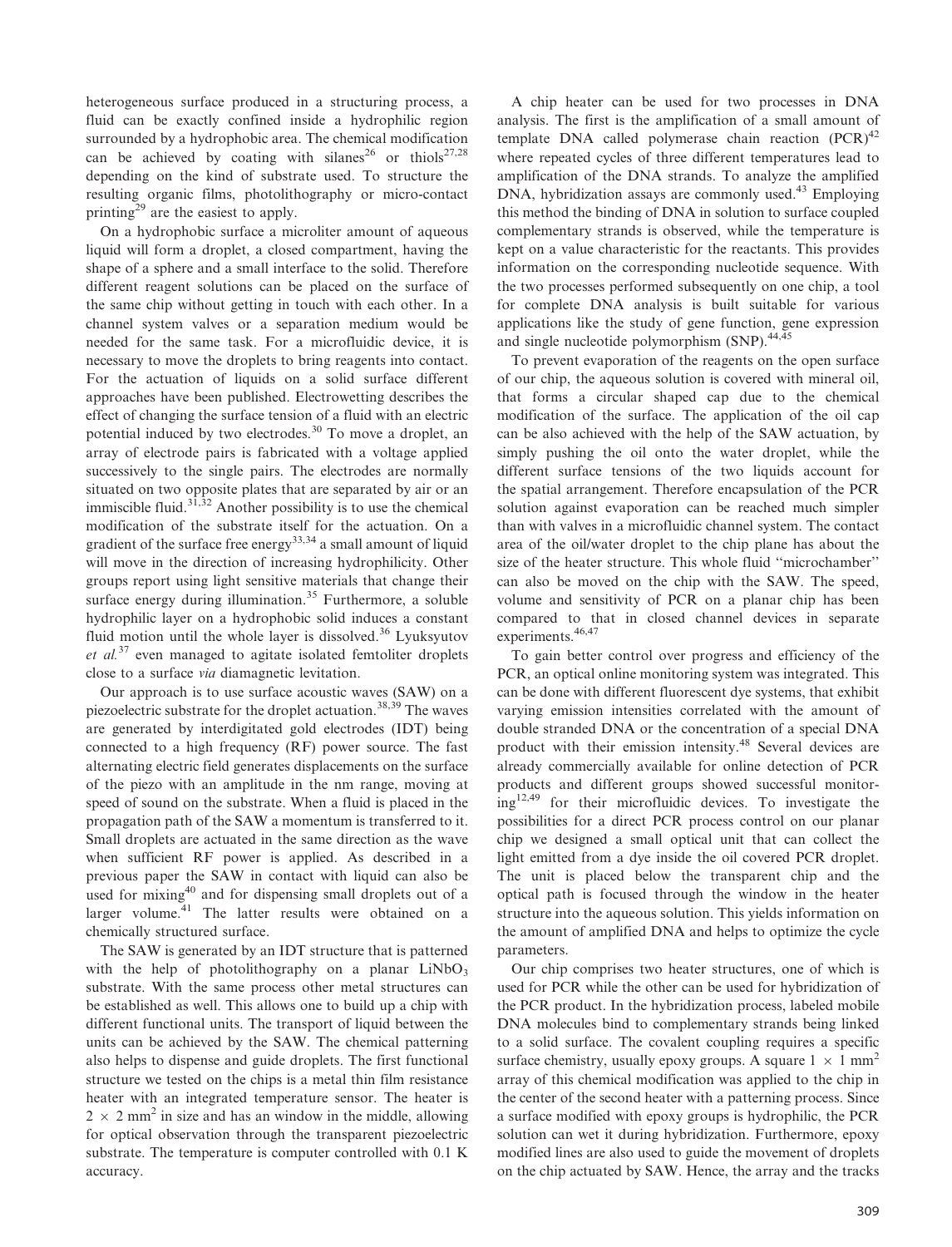can be generated in the same photolithographic structuring, while the rest of the chip is kept hydrophobic.

After the last PCR cycle the oil/water droplet is moved to the epoxy array with the SAW. When the two aqueous bubbles of equal volume get in close contact, they get united inside the oil. After mixing with the SAW the hybridization temperature is set. The detection of the fluorescence of the processed hybridization array is done with a commercial slide scanner.

In this paper we demonstrate the successful detection of a SNP with our planar chip and therefore show the possibility to built up a lab-on-a-chip device on a SAW chip with integrated thin film heaters. We hope to convince the reader that the planar SAW chip with a non-contact acoustic nanopump can be a simple and cheap alternative for the design of biological diagnostic devices.

# 2. Experimental

## 2.1 Droplet agitation with SAW

We first want to give a short overview over the technique of SAW driven droplet movement on the surface of a  $LiNbO<sub>3</sub>$ chip. An example for a microfluidic processor designed to position and move reagents will be shown.

Agitation of small droplets on the surface of a SAW chip is caused by the effect of acoustic streaming. This phenomenon appears when intensive sound fields are traveling through a liquid. The amplitude of the sound is attenuated by the viscosity of the medium during its propagation. This leads to a pressure gradient in the liquid. If the gradient is large, the fluid starts to move in the same direction as the sound wave.<sup>50,40</sup>

The SAW can also induce intensive sound fields in liquids. When it reaches the contact line of a droplet on the chip surface it gets strongly absorbed by the liquid. This leads to a fast decay of the amplitude and an excitation of a sound wave. With the sufficient RF power applied to induce the SAW, the generated sound wave leads to acoustic streaming that circulates the fluid inside the droplet. This motion can be used to mix or dissolve reagents.

When the RF power is increased, the whole droplet starts to move across the surface in the direction of the SAW. The RF power threshold for the movement strongly depends on the contact angle of the droplets. On hydrophilic substrates, the value of the threshold is notedly higher. Beyond the threshold increasing the RF power leads to higher speed of the droplets. Velocities larger than  $5 \text{ cm s}^{-1}$  can be reached.

Actuation with SAW can be applied from few picoliters up to several microliters. The droplets on the surface of a SAW chip can be moved along the propagation paths of the acoustic wave having the same width as the IDTs. The SAW can be induced in two perpendicular directions on the piezo substrate. This means that a droplet that reaches the crossing of two propagation paths is forced into a  $90^\circ$  turn (Fig. 1). So with a proper arrangement of IDTs most of the area of a chip is accessible with the SAW actuation.

The amplitude of the SAW decreases rapidly when it reaches the contact line of the liquid and is attenuated by orders of magnitude after several wavelengths. This means that when two droplets are successively placed in an acoustic path only



Fig. 1 Droplet movement with SAW on a microfluidic processor chip with 6 IDTs. The surface of the chip was made hydrophobic by an organic silane layer. The setup is cooled to prevent evaporation of the liquid. (a): Droplet is actuated from the right upper IDT to the crossing with the perpendicular acoustic path. (b): Both droplets are moved by the perpendicular transducers. (c): Both droplets shortly before merging. (d): Droplets have merged and can be further moved to a different position on the chip. The volume of the droplets is  $V = 200 - 300$  nl.

the one closer to the IDT will be moved. They can therefore be merged with two opposing IDTs (Fig. 1).

#### 2.2 Design and fabrication of the PCR-Chip

The base material of the chips is a  $128^\circ$  rotated Y-cut LiNbO<sub>3</sub> single crystal wafer polished on both sides. The first metal layer is Pt or Ni for the heater and sensor structure, followed by a gold layer for the SAW transducer and the contact wires. The complete chip is protected with sputtered silicon dioxide, which is removed above the contact pads. All structures are patterned by photolithography.

Each chip (Fig. 2.) has two heaters with a  $1 \times 1$  mm window in the middle, surrounded by the temperature sensor. The sensors of the chips are calibrated by a thermoplate and resistance measurements controlled by a LabView program. The resistance was measured for five different temperatures in the range from 50 to 95  $\degree$ C. The resistance vs. temperature data for the Pt wires show a linear dependence, for Ni sensors a second order term is needed to fit the data.

The chips have eight separately addressable SAW transducers, two on each side for aligning the droplets on the heater structures and for mixing during hybridization. Opposing transducers have different spatial periods to avoid crosstalk. The RF frequencies of the transducers are close to 150 MHz.

To form a high contact angle of the oil on the chips, the surface has to be lipophobic. However, the hybridization array has to be wetted easily and needs active coupling groups for the oligo DNA spots. Therefore a chemically heterogeneous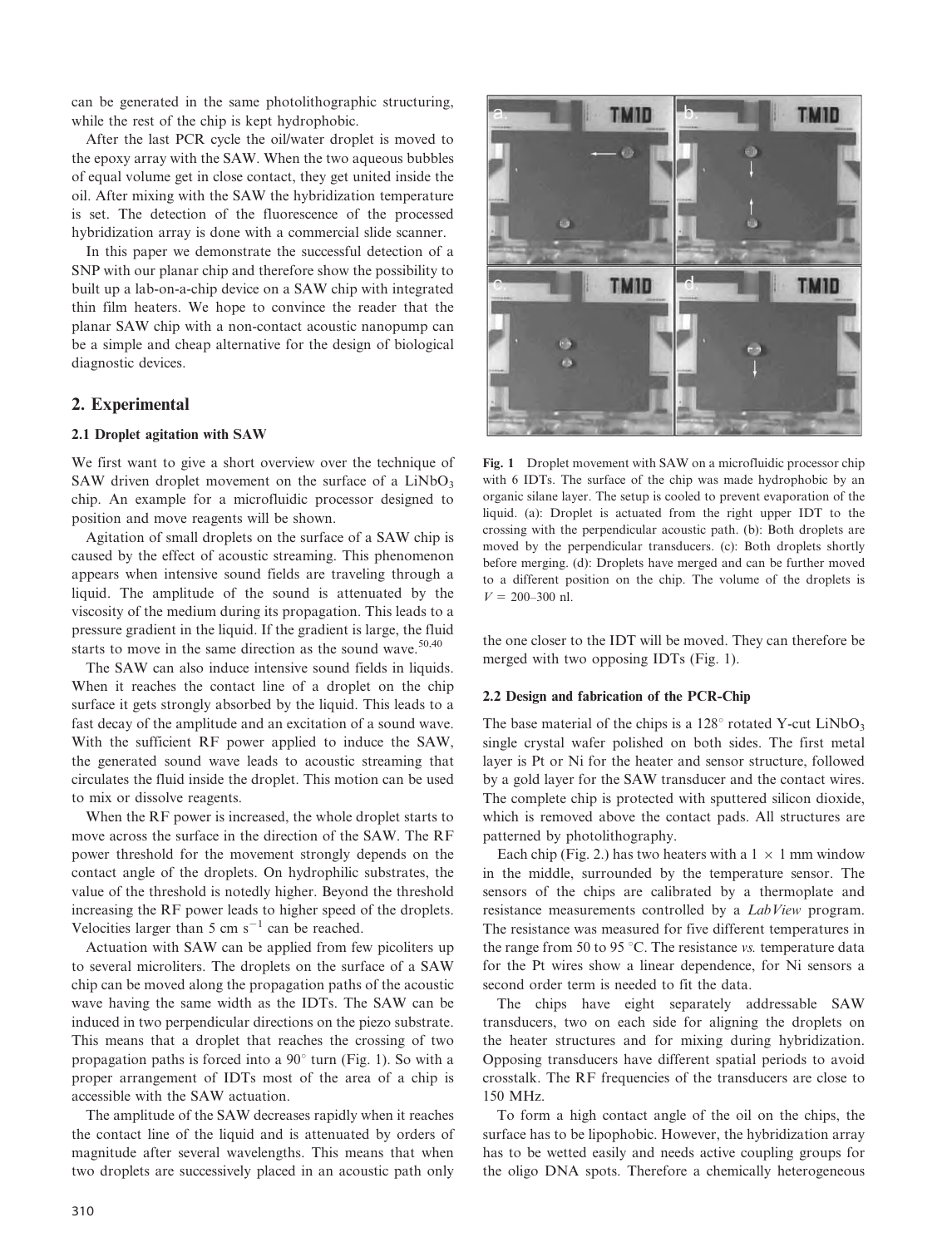

Fig. 2 SAW chip with eight interdigital transducers (black rectangles) and two thin film heaters with a  $1 \times 1$  mm<sup>2</sup> window in the center. The windows are surrounded by the temperature sensors, followed by the heater wires. The whole chip is  $15 \times 13$  mm<sup>2</sup>.

surface modification is needed. This is achieved by photolithography. A  $1 \times 1$  mm<sup>2</sup> square for the array and guiding tracks for the oil droplet movement are patterned on the chip with positive photo resist. An organic layer of a hydrophobic perfluoroalkylsilane is bound to the whole surface. After removing the photoresist, epoxysilane is grafted from an organic solution. Finally the chip is stored under argon atmosphere.

## 2.3 Instrumentation

The setup for the online PCR-chip with integrated hybridization consists of the following components: online detection with chip holder, heater control, RF-unit and control software. For the detection we use a small epi-illumination fluorescence microscope built from standard optical parts (Owis). Using this microscope, the progress of the PCR can be monitored through the detection window within the heater structure. Fluorescence of SYBR Green (Roche) intercalating dye emitted from the PCR sample drop is excited by a blue LED array and detected by either a photodiode detector or a CCD camera. Electrical and RF contact to the chip is achieved using a clamping mechanism holding contact pins.

The resistance of the sensor structure on the chip is determined by a 4 point measurement. Using a calibration curve for the particular chip the resistance is converted into temperature readings. A digital feedback (PID) algorithm was programmed to a microcontroller to regulate the voltage supply of the heater. Both the acquisition of the fluorescence intensity signal and the PCR cycle control are managed by the same JAVA based software.

In our prototype setup, a joystick controlled radio frequency generator is used to activate the SAW transducers on the chip. Using this joystick, droplets can be actuated in a very precise manner in either direction. Of course, this actuation can also be programmed and then computer controlled.

## 2.3 PCR and hybridization

The templates used for the experiments were the  $pGEM-Zf(+)$ plasmid from Promega and genomic DNA. Out of the first a 260 bp and from the second a 1382 bp and a 150 bp DNA fragment were amplified. Each PCR sample was covered by 5 ml of mineral oil. The primers for the plasmid were designed with the program Primer3 (CCGGAAGCATAAAGT-GTAAAGC and GTATTACCGCCTTTGAGTGAGC). The long genomic DNA fragment was amplified with the hu M1-1 and hu M1-2 primers for the muscarinic receptor (CCTAGCCACCATGAACACTTCAGC and GTAGGGA-GCGGACGATGCTAGCTGG). For the short fragment the primer pair CTGTACTCAACTTAAGTTGTTCT and CTTAGTAAATATTTCTAATGGGG was used.

Three different kinds of experiments were performed on the chips: (1) PCR followed by gel electrophoresis: A kit from Quiagen was mixed with a  $1 \mu M$  solution of the primers and different amounts of template DNA. Volumes in the range between  $1 \mu$ l and  $250 \text{ nl}$  were pipetted onto one of the heaters and covered with oil to prevent evaporation. After cycling the whole droplet was removed from the chip and mixed with the gel loading buffer in a small PCR tube. The aqueous phase was extracted from the oil and loaded on a 8% polyacrylamid gel. The gel run was performed in a Sigma electrophoresis chamber. To reach a high sensitivity the DNA bands were visualized with the silver staining method. (2) PCR with online detection: The water/oil droplet was arranged in the same way to one of the heater windows as in the former experiments but with the SYBR green PCR kit from Roche added. The focus of the optical unit is set to the middle of the PCR droplet with the help of the CCD camera. During the heat cycles the actual state of the amplification is monitored by the control software. (3) PCR followed by hybridization. An  $2 \times 2$  array of oligonucleotides was printed with a Gene machines spotter in the  $1 \times 1$  mm<sup>2</sup> epoxy array in the left heater window. The spotting buffer was  $5 \times$  SSPE (saline-sodium phosphate EDTA,  $Sigma$  and the size of the spots was 130  $\mu$ m in diameter. After 12 h at 42  $\degree$ C the chips were washed with a 0.2% SDS solution and incubated in 50  $^{\circ}$ C water for 20 min. To create a complete analysis chip with all the necessary probes on it,  $0.5 \mu$ l of a 50 nM solution of the two primers was pipetted into the right heater window and incubated at room temperature until the water was evaporated. One of the primers was labeled with the dye Cy3. For long time storage the chips were kept under argon atmosphere.

Before the experiment  $1 \mu l$  of the PCR solution is pipetted onto the heater window and stirred gently with one of the SAW transducers on the long side of the chip, to dissolve the dried primers. After about 10 s the oil cover is applied. Before starting the PCR cycles, the epoxy silane array in the middle of the second heater is covered with same amount of doubly concentrated hybridization buffer and oil. Since the fluorescence of Cy3 is not excited by the blue light of the online detection unit, it can also be used for the hybridization experiments to check the amount of DNA in the droplet. After the DNA amplification the droplet is heated to 95  $\degree$ C for denaturation and then moved acoustically to the second heater. The two droplets join together as soon as they touch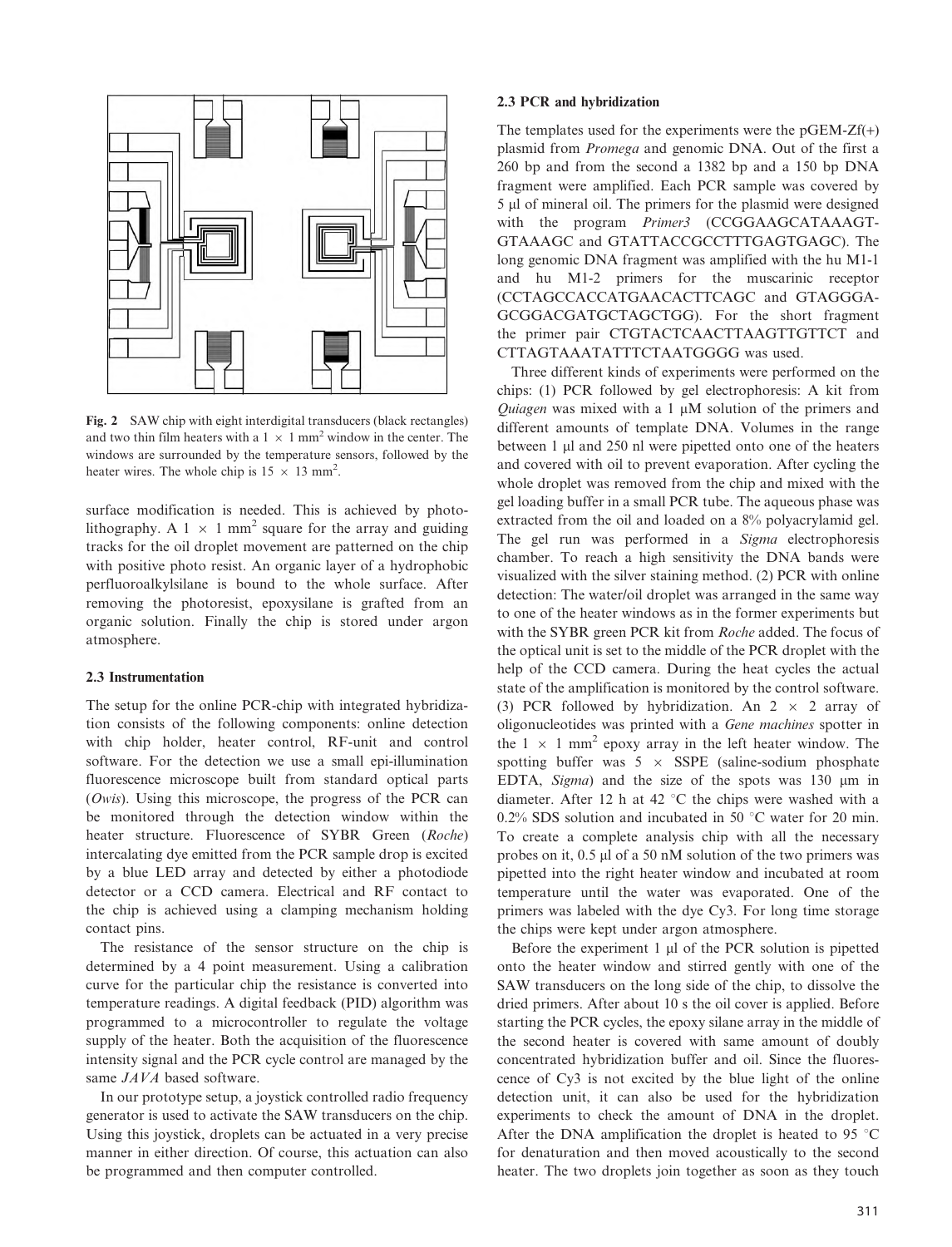inside the oil. The heater is set to the hybridization temperature and the array is incubated for 45–60 min. For washing the array, the chip is taken out of the holder, stirred subsequently in  $2 \times$ ,  $1 \times$  and  $0.5 \times$  SSC buffer (150 mM NaCl, 15 mM sodium citrate pH 7, Eppendorf) and dried in a stream of  $N_2$ . The fluorescence of the DNA spots is scanned with a GenePix scanner.

# 3. Results

#### 3.1 PCR cycle management

The chip-PCR chamber consists of a water droplet covered by an oil cap that is placed in the middle of the window in the heater structure (Fig. 3). The temperature is measured with the sensor line around the window while resistive heating is provided by the outer line. To investigate the temperature distribution on the chip, an IR image was taken at 95 °C. Fig. 4 shows the temperature distribution along a straight line beginning at the sensor and leading to the edge of the chip. When the sensor reads  $T = 95$  °C the inner heater line is about 98  $\degree$ C. The difference can be explained by the low heat conductivity of the  $LiNbO<sub>3</sub>$  (5.6 W mK<sup>-1</sup>). To reach the sensor the heat has to bridge the  $25 \mu m$  distance between the two lines through the bulk material. In the area around the heater the temperature drops fast. When an oil droplet is placed on the structure, covering the sensor, the temperature of the heater wire does not change significantly.

To yield more information about the temperature inside the water droplet covered by oil we used a thermochrome dye chromazone (Eckart) that changes its color from blue to white around 70  $\degree$ C. The exact characteristic of the transition was measured with a diluted dye solution in a temperature controlled spectrometer. The transmission at 630 nm shows a typical sigmoid signal increase close to the transition temperature. We used this curve as a reference for the measurement inside the droplet. The transition on the chip was determined from the color change of the dye in a water droplet covered by oil. The observation was done with a video microscope. For the video, the temperature of the heater was raised in steps of 0.1 K  $s^{-1}$ . The colour values were determined



Fig. 3 Oil covered aqueous PCR solution in oil situated on a chip heater.



Fig. 4 Temperature distribution on the chip starting at the sensor of a thin film heater measured with an IR camera. The temperature was determined along the arrow shown in the insert. The heater was set to 95 °C. The inner heater wire reaches 98 °C, the outer 93 °C. For the measurement the chip was covered with gold outside the heater structures, since the camera is not able to measure on transparent substrates. In the gap between the heater and sensor the temperature can not be determined for the same reason. The different reflectivities of the platinum of the heater and the gold were taken into account for image processing.

from the images by video processing. The derivatives of the reference and the processed curve show a perfect match of the peaks marking the half point of the transition (Fig. 5). This means that the sensor temperature is the same as inside the PCR droplet. The varying widths of the transition peaks in Fig. 5 are caused by the methodical differences of the two techniques. Whereas in the spectroscopic method the transmission was measured at 630 nm, the image processing includes a wider colour range in the observation and therefore the transition appears broader.



Fig. 5 Squares: The first derivative of the temperature dependent transmission of the chromazone dye measured with a temperature controlled spectrometer. The maximum, representing the half point of transition from blue to white, is at  $70.3$  °C. Circles: The first derivative of the color change from blue to white, measured with image processing on the chip heater. The maximum at  $70.2 \degree$ C perfectly matches the spectrometer data.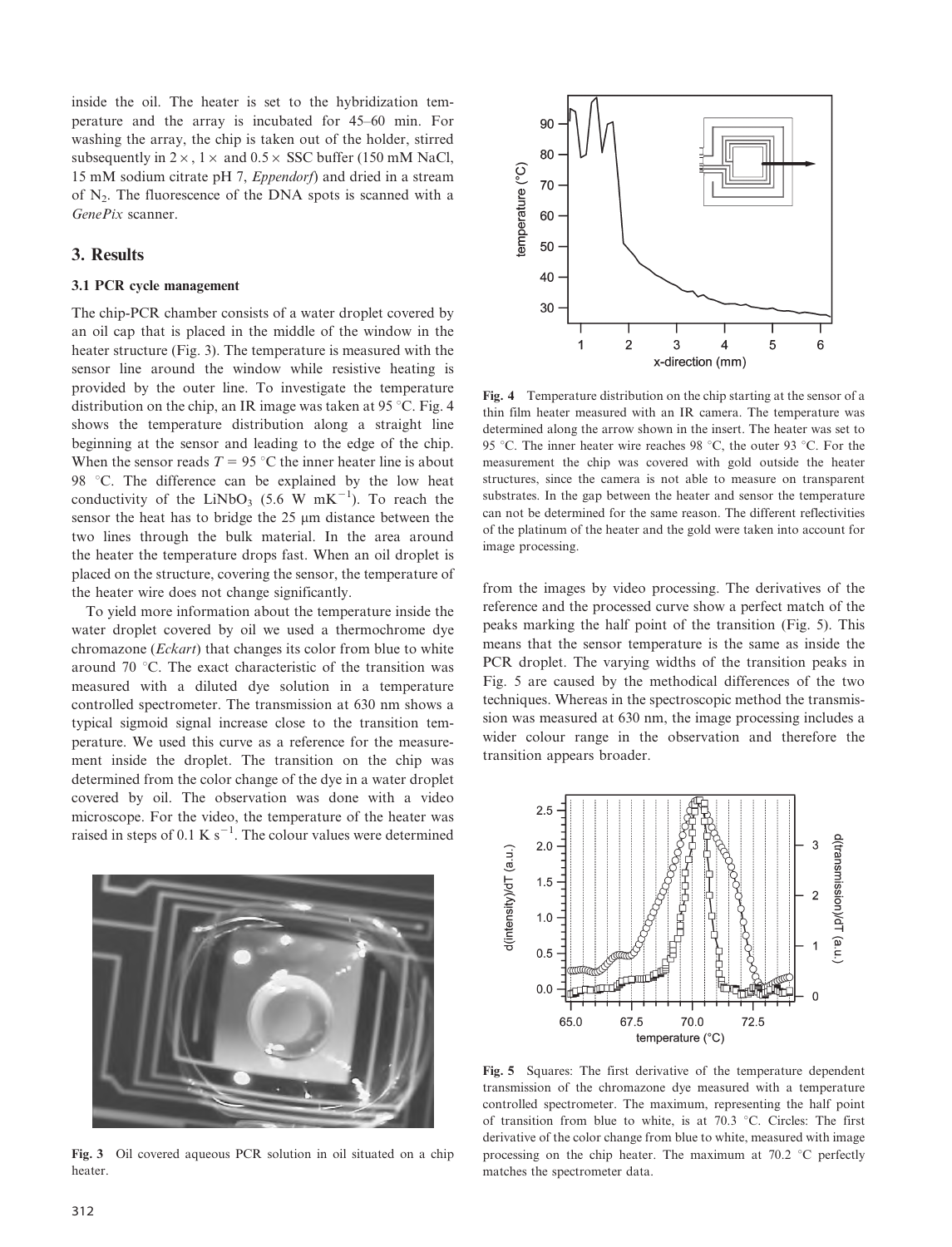Since the heat conductivity of the oil is 0.15 (W  $mK^{-1}$ ) which is 37 times lower than that of the bulk material, the heat in the droplet is expected to be transported mainly by the  $LiNbO<sub>3</sub>$  and the oil serves as an insulation to the surrounding air. The video images of the dye experiments show a fast stirring of the solution during elevated temperatures, which should level gradients in the droplet.

The maximum heating rate on the chip is about 50 K  $s^{-1}$ , but for the PCR experiments best results are obtained at 10 K  $s^{-1}$ . The cooling rate at 25 °C ambient temperature is  $5 K s^{-1}$ . Both heating and cooling rates are notedly higher than those of conventional thermal cyclers  $(1-2 K s^{-1})$ . This is because of the low thermal mass of the chip and the low heat capacity of the bulk material. A graph of three temperature cycles is shown in Fig. 6.

During the temperature cycles the chip was covered with a small plastic cap to avoid disturbing air streams. Inside the cap the loss of water by evaporation from the droplet after 35 PCR cyles was about 10%. The missing water had no influence on the efficiency of the PCR, it can also be avoided by putting a piece of wet wadding into the plastic cap.

#### 3.2 PCR optimization

For the on-chip PCR three different surface modifications were tested. Best results were obtained with fluoroalkylsilanes that can also be structured by photolithography.

Before performing a PCR the chips have to be cleaned to remove all contaminations. Due to the high stability of the organic layer the chips can be cleaned with organic solvents and strong detergents without causing damages. The chips can be recycled for a number of PCRs. The efficiency of the cleaning procedure was tested by PCR without template. In these experiments no product appeared in the electrophoresis gels, showing that the cleaning is sufficient to remove all contaminations.

Two different metals were tested for the heater and sensor structure. Platinum is the common material used for thin film sensors, because of its strict linear resistance vs. temperature dependence (RTD). Nickel is much cheaper than Pt, but the RTD is slightly curved. To reach the same accuracy for the



Fig. 6 Three temperature cycles performed with a chip heater with a heating rate of 10 K s<sup>-1</sup> and a convective cooling rate of 5 K s<sup>-1</sup>.

temperature measurement as Pt, an extra parameter is needed by the heater controller.

The water droplet inside the oil has a spherical shape with a flat region where it is in contact with the chip surface. This leads to a surface to volume ratio that is comparable or smaller than in conventional PCR tubes. Standard PCR kits therefore could be used without additional ingredients like BSA, detergents or PEG that prevent adsorption to the interfaces.

#### 3.3 Sensitivity and specificity of the chip PCR

The effectivity of the PCR can be tested by reducing template concentrations until no product can be detected anymore after a large number of cycles. For the test, human genomic DNA was used with chromosome-specific primer pairs for the amplification of a 150 bp and a 1382 bp fragment. Genomic DNA can be considered a ''difficult'' template since it has a high sequential and spatial complexity. In a  $1 \mu l$  droplet a successful amplification of the 1382 bp fragment could be completed in 35 cycles from as low as 6 genome equivalents (Fig. 7). Under the same conditions only one chromosome containing the 150 bp fragment was enough to produce a visible band on the electrophoresis gel (Fig. 8). This represents the maximum possible sensitivity that can be reached by a PCR device. This is even more remarkable when considering that the tests were done with genomic DNA. As stated in Fig. 8 the concentration used for the single template experiments is 0.1 genome equivalents. Following statistics, this means that the right template chromosome should be contained in every fifth PCR sample. From a series of experiments we determined that on the average two out of ten experiments are successful, which is in good accordance with statistics.

A well known problem of PCR is the lack of specificity for the desired product resulting in a number of longer or smaller fragments, that can also be detected after the process. To suppress the side products one has to optimize temperatures



Fig. 7 Chip PCR (35 cycles) detected with electrophoresis gel. Lanes 1,2: 150 bp fragment of human genomic DNA cycled from 6000 genome equivalents (one genomic equivalent equals to  $2 \times 23$  chromosomes); lane 3: no template; lane 4: 1382 bp fragment was amplified from 6 genome equivalents.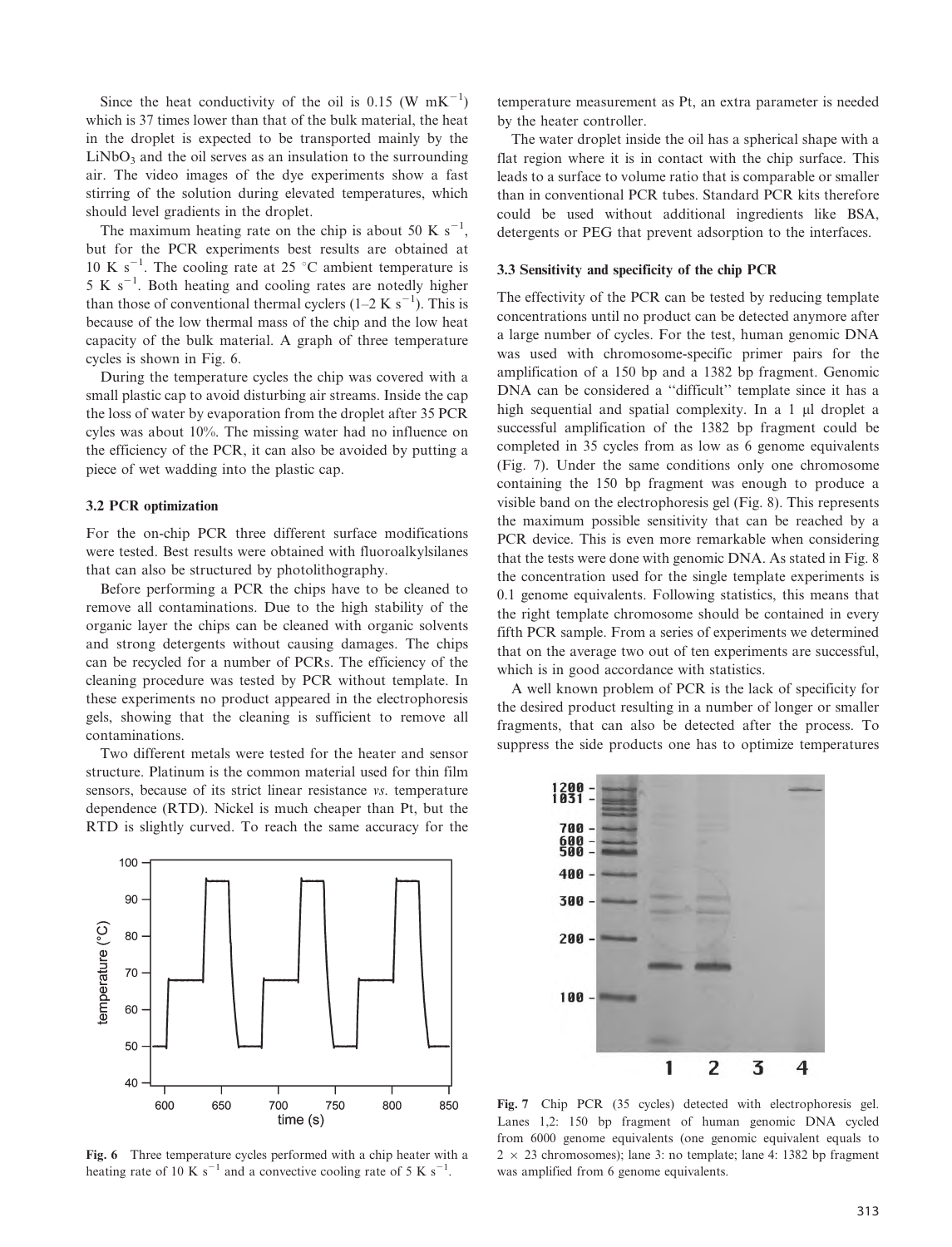

Fig. 8 Chip PCR (35 cycles) for the 150 bp fragment detected with electrophoresis gel with different template concentrations of human genome equivalents. Lanes 1: 120; 2: 12; 3: 1.2; 4: 0.1 (in accordance with statistics only every fifth PCR experiment was successful with this dilution containing approximately 4 chromosomes); 5: 0 genome equivalents.

and cycle times. We found that for the chip heater the accurate annealing time is crucial for a high selectivity. Depending on the primer/template system the window of annealing temperatures leading to successful amplification was  $6-8$  °C wide. The selectivity was highest at the upper end of the temperature interval. The chip heater generally showed a higher sensitivity than our commercially available tube cycler (Mastercycler, Eppendorf). The reason for that can probably be found in the fast heating and cooling rates (10 K s<sup>-1</sup>, 5 K s<sup>-1</sup>) and the small volume preventing temperature gradients.

#### 3.4 Rapid operation and low volume

Another important aspect of miniaturized PCR devices besides the sensitivity and the specificity is the time needed for the amplification process. To test how short the cycle times can be chosen for the 150 bp fragment the cycle times were successively reduced. With a 5 s span for each of the three different temperatures one cycle can be completed within 20 s, which means a total time of 10 min for 30 cycles. For this period a successful amplification was demonstrated starting from 10 genomic equivalents. Depending on the desired concentration at the end and the amount of template molecules the process time could even be reduced further. Short process times also have a positive effect on the effectivity of the polymerase in the PCR solution, because the lifetime of the enzyme is reduced during the high temperature state.

Low volumes for the PCR improve the transport of heat during the PCR cycles and allow for the design of small devices. To check on this parameter, we reduced the normally used 1  $\mu$ l for the PCR to lower volumes. The amount of 5  $\mu$ l oil for the cover was kept constant. From a 200 nl droplet PCR with 200 templates a 150 bp band was still visible in the electrophoresis gel. Smaller volumes cannot be detected with the electrophoresis gel and were therefore not tested.

## 3.5 Online detection

A direct observation of the amount of DNA after each cycle can indicate if the amplification was successful and can help to optimize the PCR parameters. A large number of commercially available kits exists to detect the state of the PCR during the process using different kind of fluorescent dye systems. To explore the possibilities of online monitoring during the on-chip PCR, an optical unit for the detection of a fluorescence signal was assembled. The unit uses the principle of fluorescence microscopy with epi illumination of blue light at 490 nm. Both an image of the PCR droplet and the intensity of emitted light can be captured. The filters were chosen for the dye SYBR Green, that emits at 510 nm. The intensity of the emission depends on the amount of double stranded DNA (ds DNA) in the solution, because its quantum yield increases by orders of magnitude when it intercalates. At the end of every elongation phase the amount of ds DNA is the highest. At this point the intensity is captured by the software for every cycle. A reference signal is measured for every following denaturation. The ratio of the two signals is plotted to a graph in the software screen, so that the actual state of the PCR during the temperature cycles is continuously displayed. During a successful experiment the signal curves away from the plateau of the background at a certain cycle number and increases until a saturation is reached. The start point of the signal change depends on the template concentration.

To measure the sensitivity of the device, a series of PCRs with plasmid template numbers from  $7 \times 10^5 - 7 \times 10^1$  was performed on the same chip. Fig. 9 shows the intensity curves in question. The points where the signals rise from the plateau is plotted against the cycle number in Fig. 10. In a log plot the data can be fitted by a straight line. This can be expected for an ideal PCR where the amount of ds DNA is doubled for every cycle. A linear interpolation to the x-axis in Fig. 10 indicates a sensitivity limit of  $10^8$  copies or 0.1 ng of ds DNA.

Normally  $V = 1$  µl solution was used for the online PCR droplet, but also smaller volumes were tested. For  $V = 0.5 \mu l$ the signal is still high enough to show a distinct result. Depending on the template concentrations also lower volumes



Fig. 9 Online PCR traces for 5 different template concentrations of plasmid. The point where the signal rises from the plateau at 1.0 is dependent on the concentration.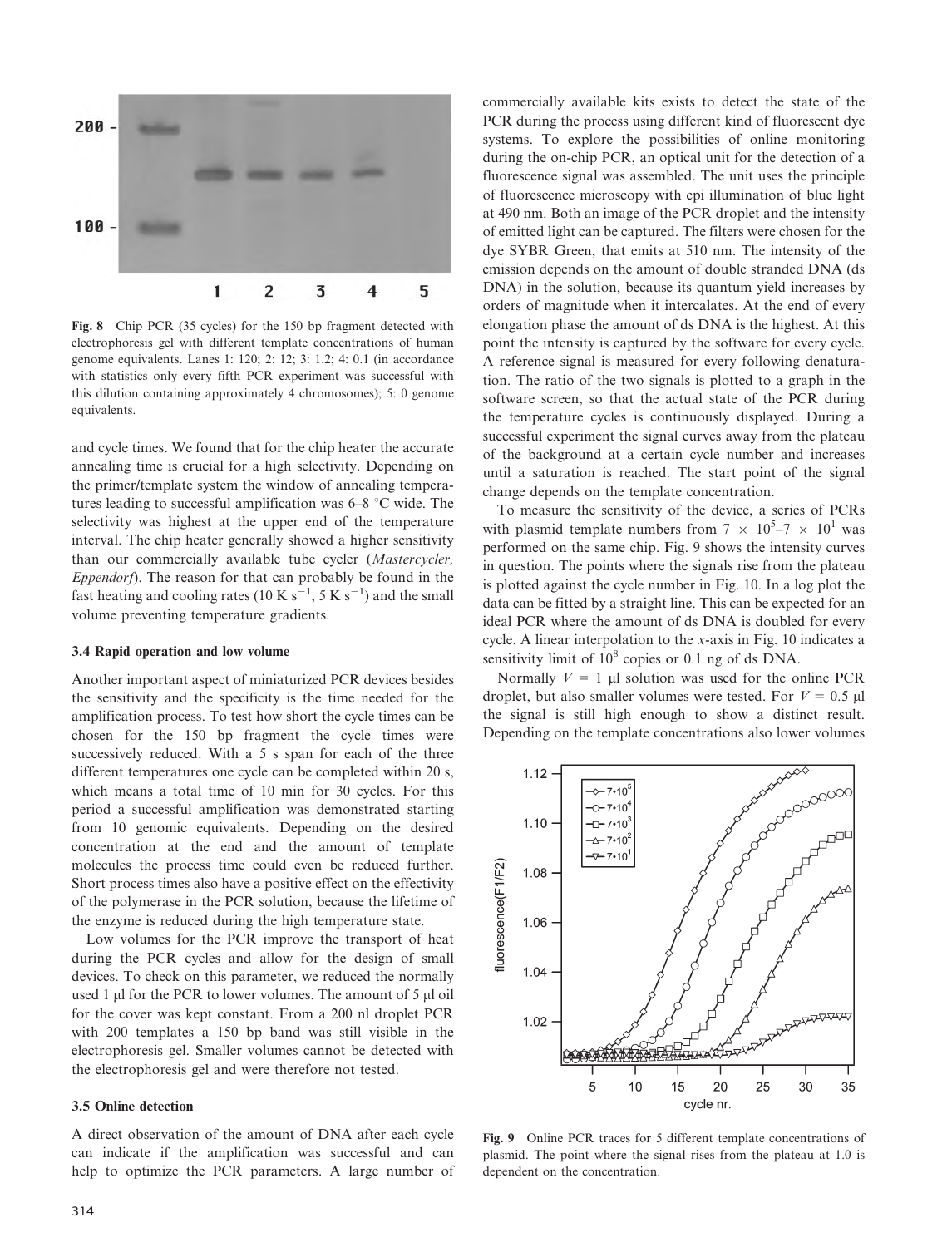

Fig. 10 The point where the signal in Fig. 9 rises from the plateau against the template concentration. The data can be fitted by a straight line. Interpolation of this line to the x-axis yields the sensitivity limit of the online detection.

than  $0.5 \mu$ l are possible when the typical integration time of 1 s for the photodetector is increased. With 1 s integration time the shortest time for a complete cycle that can be handled by the software is 17 s. This means that each of the three temperatures is kept for 3 s. With the plasmid system the PCR was still successful for these short times (Fig. 11).

To test the reproducibility of the PCR curves 5 successive experiments were performed on the same chip. On the curves the start of the signal increase and the maximum of the first derivative appeared at the same cycle number. The maximum amplitude was dependent on the position of the droplet on the heater structure and therefore varies around 10–20%. This variation and the signal noise can be reduced when the surface



Fig. 11 A PCR (35 cycles, 700 templates) with the plasmid system can be performed in cycle times of 3 s for the three temperatures. The effectivity for these short times, however, is reduced compared to longer cycle times. The numbers in the graph annotation represent the time in seconds for: denaturation\_elongation\_annealing.

in the heater window is not a homogeneous hydrophobic surface, but is structured with a spot of PEG-silane. Owing to the hydrophilic character of this silane, the PCR droplet is anchored to the surface and the position is fixed. Since the contact area of the droplet with the surface is larger the signal intensity is increased as well.

When SYBR Green I is used for the online detection of the DNA amplification no specific information about the kind of ds-DNA in the solution is given. Commercial instruments like the Lightcycler (Roche) therefore use a melting curve analysis after the PCR cycles. This can help to identify the desired product, because the transition temperature from ss-DNA to ds-DNA depends on the length and sequence of the product. This feature was also included into the software. During a 0.1 K  $s^{-1}$  temperature increase the fluorescence signal can be recorded every second. As the main focus of the experiments lay on PCR followed by hybridization, that also can detect the desired product, the optical unit was designed for SYBR Green I only. This dye also has the advantage that the excitation is far away from that of Cy3 at the labeled primers.

#### 3.6 Droplet movement

With the interdigitated transducers (IDT) on the  $LiNbO<sub>3</sub>$ substrate a SAW can be induced. With sufficient RF-power the wave can move a liquid droplet over the surface of the chip. In our preliminary experiments, fine tuning is done with a joystick connected to a multichannel RF-source. To keep the droplet in the acoustic path of the transducer two hydrophilic tracks were structured on the surface at the boundaries of the 3 mm wide path. This was done in the same process step that establishes the epoxysilane square in one of the heater windows. The four small transducers generating a SAW perpendicular to the large ones (see Fig. 2) cannot move the whole oil droplet, but allow for an exact alignment on the heater windows. They are also used for resolving dried primers into the PCR solution and to stir during hybridization.

For a PCR experiment with subsequent hybridization the epoxy array was covered with 1 µl double concentrated hybridization buffer and oil. After the temperature cycles the PCR droplet was pushed into the other. The two aqueous samples inside the oil merge as soon as they get in close contact, covering the spotted array with the correct buffer conditions. The unification works very reproducibly since the buffer on the hydrophilic array is fixed to its position and the moving droplet is kept on the right path with the fluidic tracks on both sides.

The aspect of contamination of the surface during the translation of the PCR products over the surface was investigated with a fluorescence test. After a high concentration of labeled DNA was moved, the remaining amount was monitored with a fluorescence scanner. No signal was detected on the surface for the moving DNA. Only when the droplet rested on the surface some molecules remained adsorbed.

#### 3.7 Hybridization on chip

For a specific detection of the PCR product with hybridization on the integrated chip, an array of four oligonucleotide spots was printed into the epoxy square. Two test systems were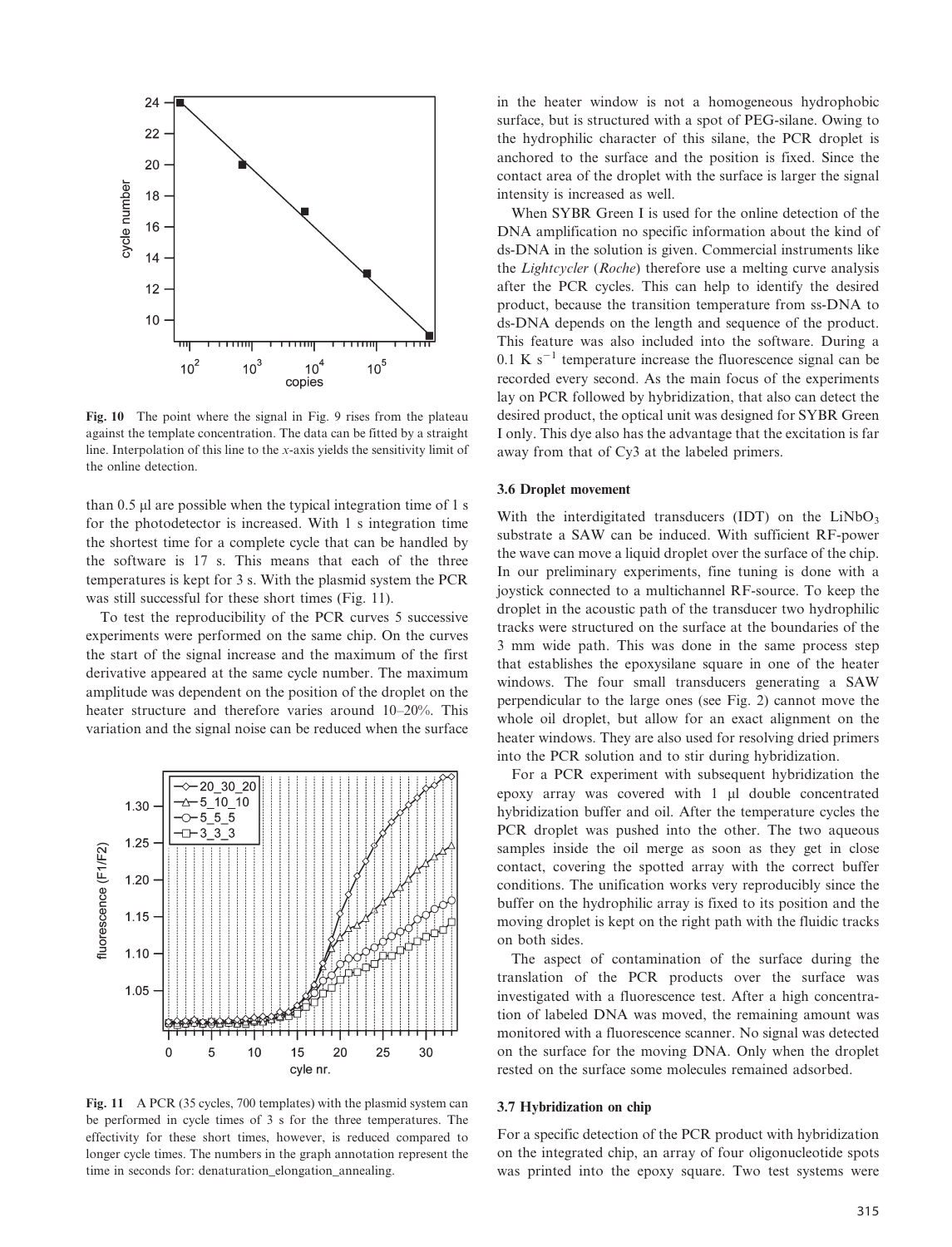chosen for the experiments. The first was the plasmid with matching and totally mismatching oligos. More clinically relevant is the Factor V Leiden syndrome used as the second system. This disease is caused by a single nucleotide polymorphism (SNP) on the relevant gene and leads to increased blood coagulation. Oligos matching the product with and without the SNP were used for the array. Blood samples were taken from volunteers and purified with a commercial kit from Quiagen.

For the PCR with subsequent hybridization a small amount of the primer pair solution was dried on the window of the first heater. At the beginning of the experiments the primers were then dissolved into the PCR solution by gently mixing by SAW. With the online detection the state of the DNA amplification was observed. When the concentration of ds-DNA was high enough, the product was denaturated for 60 s and immediately transferred to the spotted array by SAW. The heater was set to the hybridization temperature for about 45–60 min. After cooling down, the oil was removed with a paper tissue and the chip was taken out of the holder and immersed in 2  $\times$  SSC, 1  $\times$  SSC and 0.5  $\times$  SSC. Finally the chip was dried in a stream of nitrogen and put to a fluorescence scanner. Two representative images for the plasmid and Factor V Leiden syndrome are shown in Fig. 12. For the latter the intensity difference between the spots is significantly smaller than with the plasmid, as can be expected for a SNP. Nevertheless a clear result can be obtained for both systems. When the solution was gently stirred during the hybridization the spots appeared more homogeneous and the fluorescence intensity was increased.

# 4. Discussion and outlook

We demonstrated a novel analytical microfluidic device based on the combination of a planar SAW chip with a chemically structured surface and miniaturized thin film resistant heaters. Instead of small channels the fluid is manipulated in oil covered droplets that can be ultrasonically actuated along the surface plane. We showed that with employing our device an analysis about the SNP causing the Leiden Factor V can be performed. The necessary primers for the template amplification and the probes for the hybridization can be applied to the



Fig. 12 Left: Hybridization on chip with the plasmid. The upper two spots are a total mismatch oligo. The lower two spots are a total match oligo. Right: Hybridization with the Leiden Factor V system. The oligos in the upper spots have one mismatch, the lower ones are a total match. The spot size is  $90-110 \text{ }\mu\text{m}$ .

chip surface and dried to create a single use assay for a special biological problem. The process steps that can be done on our device in the actual state are: Resolving the dried primers, placing the solution on the heater and covering it with oil. After running the PCR heating cycles the droplet can be moved to a second heater that generates the elevated temperature for the hybridisation on its surface. Micro devices that can perform PCR with subsequent hybridsation,<sup>3,51-53</sup> were designed by several groups, but to our knowledge, we present the first example of functional microfluidic device on a planar chip with a surface acoustic nanopump.

A SAW chip has several advantages over microfluidic channel systems. Besides avoiding the problems of clogging, of large pressure drop and of large surface area, it enables one to resolve dried reaction components from the solid surface by actively mixing the fluid in a droplet. The stirring can also help to speed up a binding reaction and to get a more homogeneous fluorescence in hybridization. An oil cover forming a circular shaped cap on the hydrophobic surface reliably prevents evaporation. The PCR cycled in the oil cap, heated by the metal thin film structure has a unique performance as compared to both classical and microfluidic devices. It can reach the maximum sensitivity of only one template molecule of human genes with a high specificity. The sample volume can be as small as 200 nl, which is in the range of the smallest mentioned in literature. For one cycle the time can be reduced to 17 s due to the fast cycling rates and the effective heat distribution, which brings us close to the IR heated device of Giordano et  $al^{23}$  that completes 15 cycles in 4 min. The transparent  $LiNbO<sub>3</sub>$  also enables online monitoring to control the state of the DNA amplification. For detection purposes, we built a SYBR Green sensitive epi-fluorescence microscope with a sensitivity of 0.1 ng DNA. The modular design of the optical unit would allow for an extension with additional detection channels at wavelengths higher than 510 nm. They could be used for more specific dye systems than SYBR Green, using quenching or flourescence transfer effects.

The PCR oil compartment can be easily moved to the second heater and the change of buffer conditions for stringent hybridization is simply achieved by merging the PCR droplet with the liquid on the spotted array. Hybridization on the chip works reproducible with low background fluorescence. The experiments show that agitating with the SAW during the hybridization has an additional positive effect on the fluorescence intensity and the homogeneity of the spots. The specificity is high enough to clearly detect SNP with a tenfold difference in fluorescence intensity between the mutation and the wildtype.

After hybridisation, the whole chip was washed and the fluorescence of the DNA spots was scanned by a commercial scanner. Only a few attempts to integrate a hybridization array analysis are reported. One example is the electrochemical method.<sup>52</sup> It appears to be rather easy to integrate a small optical unit that can collect the emitted fluorescence light below the chip focussing through the transparent window in the hybridization heater. Due to the high refractive index of  $LiNbO<sub>3</sub>$  ( $n = 2.2$ ) also evanescent illumination of the DNA spots could be used, which would allow for observation without washing.